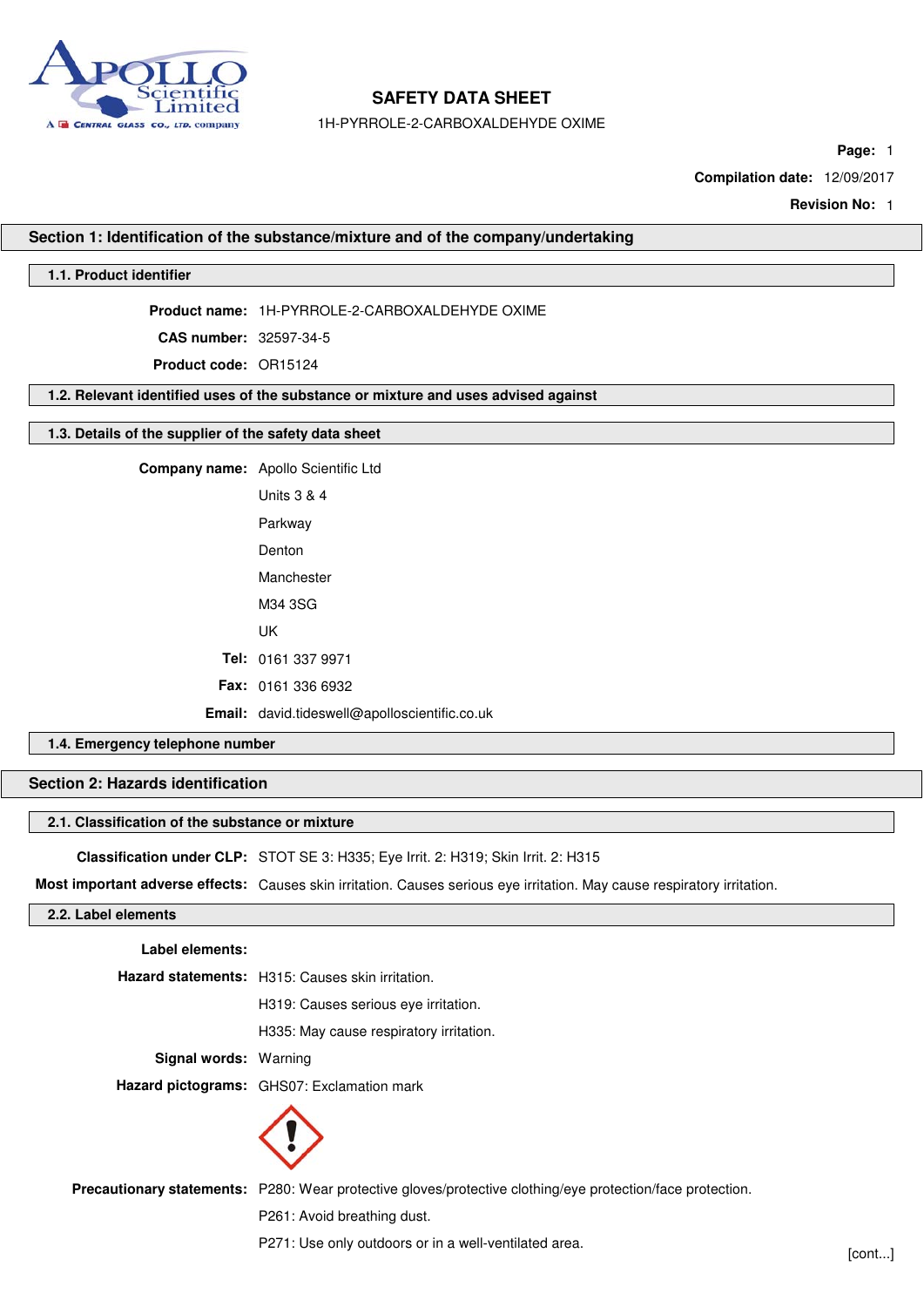#### 1H-PYRROLE-2-CARBOXALDEHYDE OXIME

### **2.3. Other hazards**

#### **PBT:** This product is not identified as a PBT/vPvB substance.

### **Section 3: Composition/information on ingredients**

### **3.1. Substances**

#### **Chemical identity:** 1H-PYRROLE-2-CARBOXALDEHYDE OXIME

**CAS number:** 32597-34-5

# **Section 4: First aid measures**

## **4.1. Description of first aid measures**

**Skin contact:** Remove all contaminated clothes and footwear immediately unless stuck to skin. Wash

immediately with plenty of soap and water.

**Eye contact:** Bathe the eye with running water for 15 minutes. Consult a doctor.

**Ingestion:** Wash out mouth with water. Consult a doctor.

**Inhalation:** Remove casualty from exposure ensuring one's own safety whilst doing so. Consult a doctor.

### **4.2. Most important symptoms and effects, both acute and delayed**

**Skin contact:** There may be irritation and redness at the site of contact.

**Eye contact:** There may be irritation and redness. The eyes may water profusely.

**Ingestion:** There may be soreness and redness of the mouth and throat.

**Inhalation:** There may be irritation of the throat with a feeling of tightness in the chest. Exposure may cause coughing or wheezing.

**4.3. Indication of any immediate medical attention and special treatment needed**

#### **Section 5: Fire-fighting measures**

## **5.1. Extinguishing media**

**Extinguishing media:** Carbon dioxide, dry chemical powder, foam. Suitable extinguishing media for the

surrounding fire should be used.

## **5.2. Special hazards arising from the substance or mixture**

**Exposure hazards:** In combustion emits toxic fumes of carbon dioxide / carbon monoxide. Nitrogen oxides

(NOx).

**5.3. Advice for fire-fighters**

**Advice for fire-fighters:** Wear self-contained breathing apparatus. Wear protective clothing to prevent contact

with skin and eyes.

### **Section 6: Accidental release measures**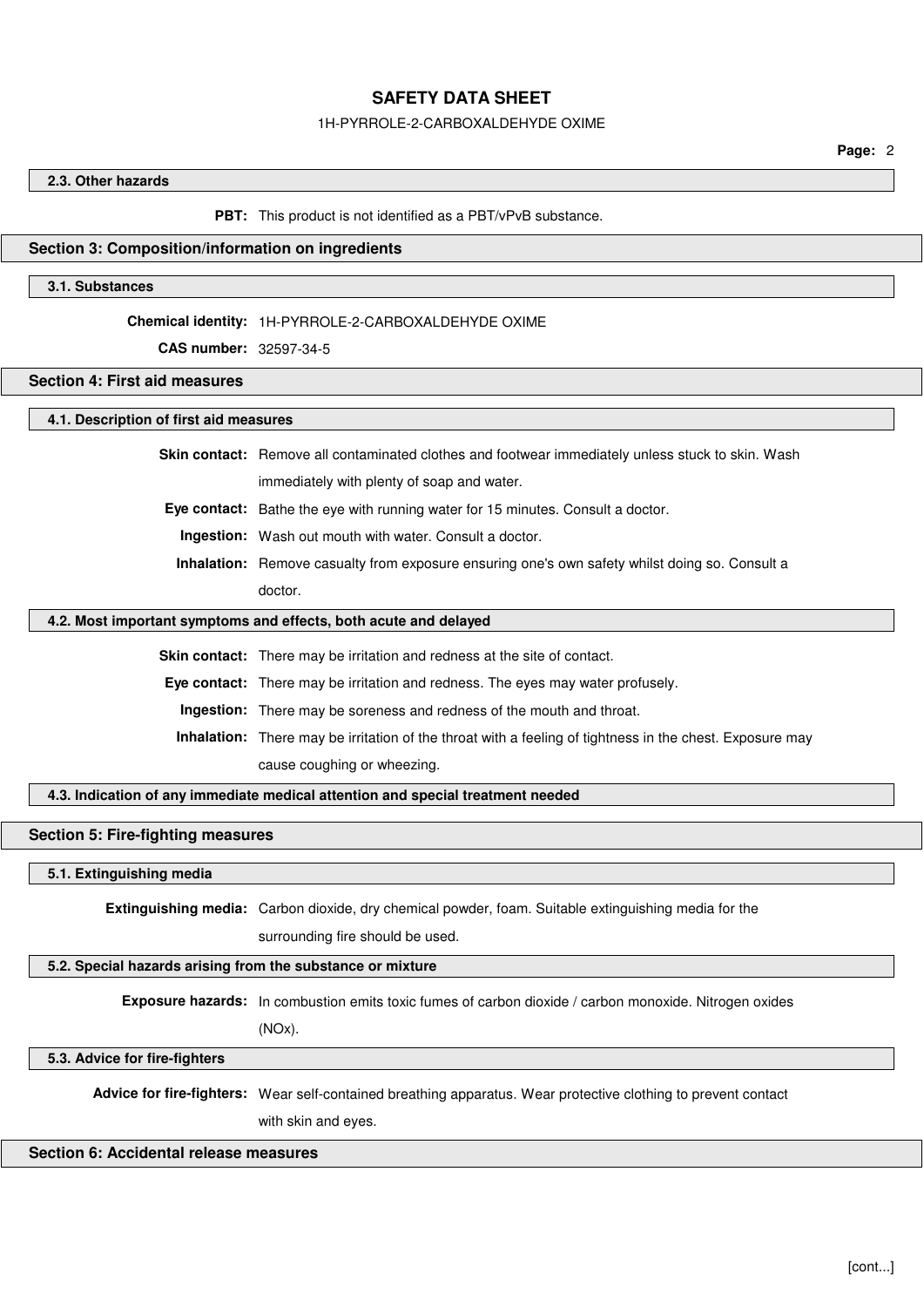### 1H-PYRROLE-2-CARBOXALDEHYDE OXIME

#### **6.1. Personal precautions, protective equipment and emergency procedures**

**Personal precautions:** Refer to section 8 of SDS for personal protection details. If outside do not approach from downwind. If outside keep bystanders upwind and away from danger point. Mark out the contaminated area with signs and prevent access to unauthorised personnel. Do not create dust.

## **6.2. Environmental precautions**

**Environmental precautions:** Do not discharge into drains or rivers.

# **6.3. Methods and material for containment and cleaning up**

**Clean-up procedures:** Transfer to a closable, labelled salvage container for disposal by an appropriate

method.

**6.4. Reference to other sections**

# **Section 7: Handling and storage**

#### **7.1. Precautions for safe handling**

**Handling requirements:** Avoid direct contact with the substance. Ensure there is sufficient ventilation of the area.

Do not handle in a confined space. Avoid the formation or spread of dust in the air. Only use in fume hood.

#### **7.2. Conditions for safe storage, including any incompatibilities**

**Storage conditions:** Store in a cool, well ventilated area. Keep container tightly closed.

**Suitable packaging:** Must only be kept in original packaging.

**7.3. Specific end use(s)**

**Specific end use(s):** No data available.

## **Section 8: Exposure controls/personal protection**

**8.1. Control parameters**

**Workplace exposure limits:** No data available.

**DNEL/PNEC Values**

**DNEL / PNEC** No data available.

### **8.2. Exposure controls**

|                                            | <b>Engineering measures:</b> Ensure there is sufficient ventilation of the area.                               |
|--------------------------------------------|----------------------------------------------------------------------------------------------------------------|
|                                            | Respiratory protection: Self-contained breathing apparatus must be available in case of emergency. Respiratory |
|                                            | protective device with particle filter.                                                                        |
| <b>Hand protection:</b> Protective gloves. |                                                                                                                |
|                                            | <b>Eye protection:</b> Safety glasses. Ensure eye bath is to hand.                                             |
|                                            | <b>Skin protection:</b> Protective clothing.                                                                   |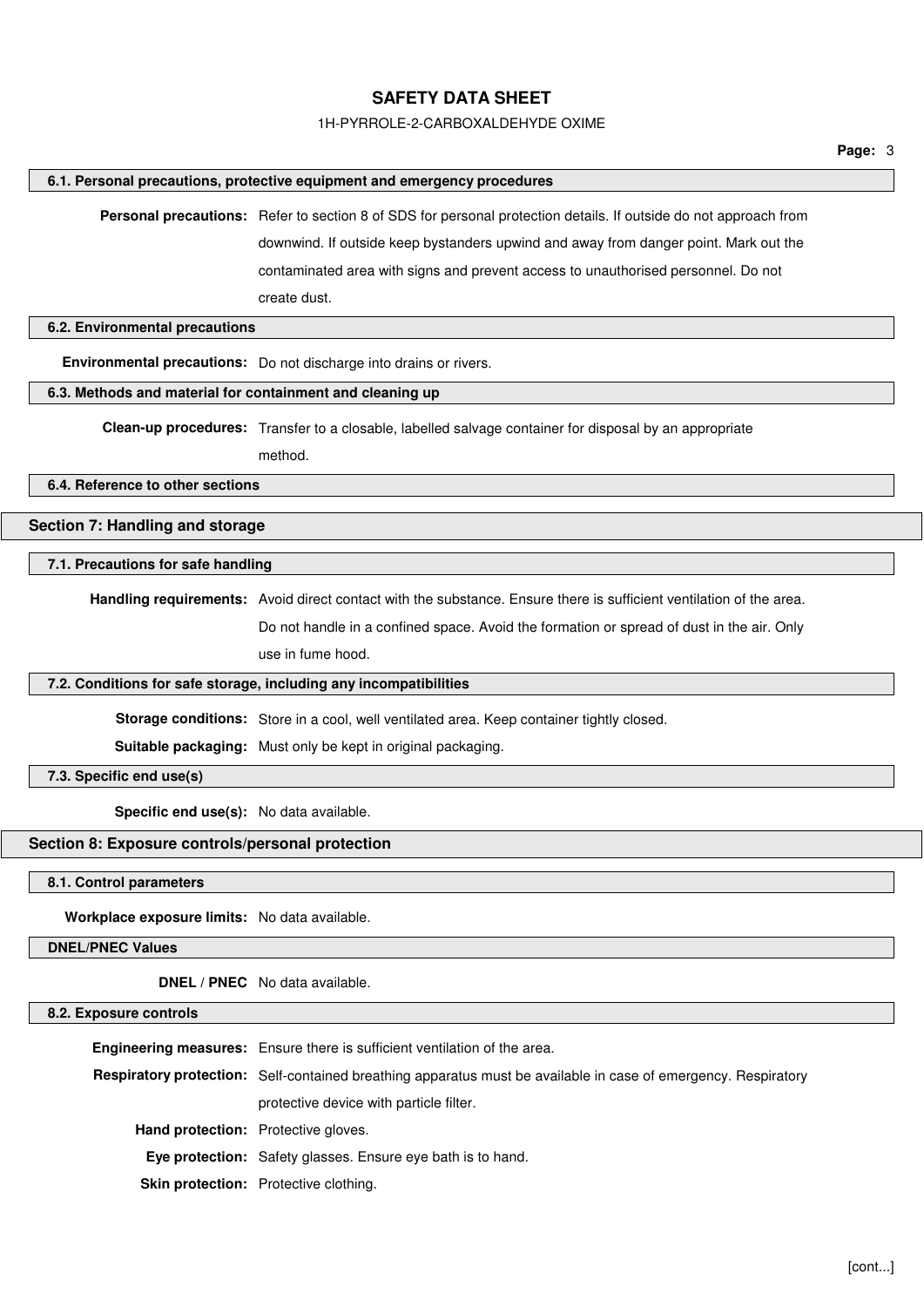### 1H-PYRROLE-2-CARBOXALDEHYDE OXIME

**Page:** 4

### **Section 9: Physical and chemical properties**

| 9.1. Information on basic physical and chemical properties |                                             |                                                 |                               |
|------------------------------------------------------------|---------------------------------------------|-------------------------------------------------|-------------------------------|
| <b>State: Solid</b>                                        |                                             |                                                 |                               |
| <b>Colour: White</b>                                       |                                             |                                                 |                               |
| Evaporation rate: No data available.                       |                                             |                                                 |                               |
|                                                            | <b>Oxidising:</b> No data available.        |                                                 |                               |
| <b>Solubility in water: Insoluble</b>                      |                                             |                                                 |                               |
|                                                            | Viscosity: No data available.               |                                                 |                               |
| <b>Boiling point/range °C:</b> No data available.          |                                             | Melting point/range °C: 169-171                 |                               |
| <b>Flammability limits %: lower:</b> No data available.    |                                             |                                                 | upper: No data available.     |
|                                                            | <b>Flash point °C:</b> No data available.   | Part.coeff. n-octanol/water: No data available. |                               |
| Autoflammability °C: No data available.                    |                                             | Vapour pressure: No data available.             |                               |
|                                                            | <b>Relative density:</b> No data available. |                                                 | <b>pH:</b> No data available. |
|                                                            | <b>VOC g/l:</b> No data available.          |                                                 |                               |

**9.2. Other information**

**Other information:** No data available.

# **Section 10: Stability and reactivity**

**10.1. Reactivity**

**Reactivity:** Stable under recommended transport or storage conditions.

**10.2. Chemical stability**

**Chemical stability:** Stable under normal conditions.

## **10.3. Possibility of hazardous reactions**

**Hazardous reactions:** Hazardous reactions will not occur under normal transport or storage conditions.

# **10.4. Conditions to avoid**

**Conditions to avoid:** Heat.

**10.5. Incompatible materials**

**Materials to avoid:** Strong oxidising agents. Strong acids.

**10.6. Hazardous decomposition products**

**Haz. decomp. products:** In combustion emits toxic fumes of carbon dioxide / carbon monoxide. Nitrogen oxides

(NOx).

## **Section 11: Toxicological information**

**11.1. Information on toxicological effects**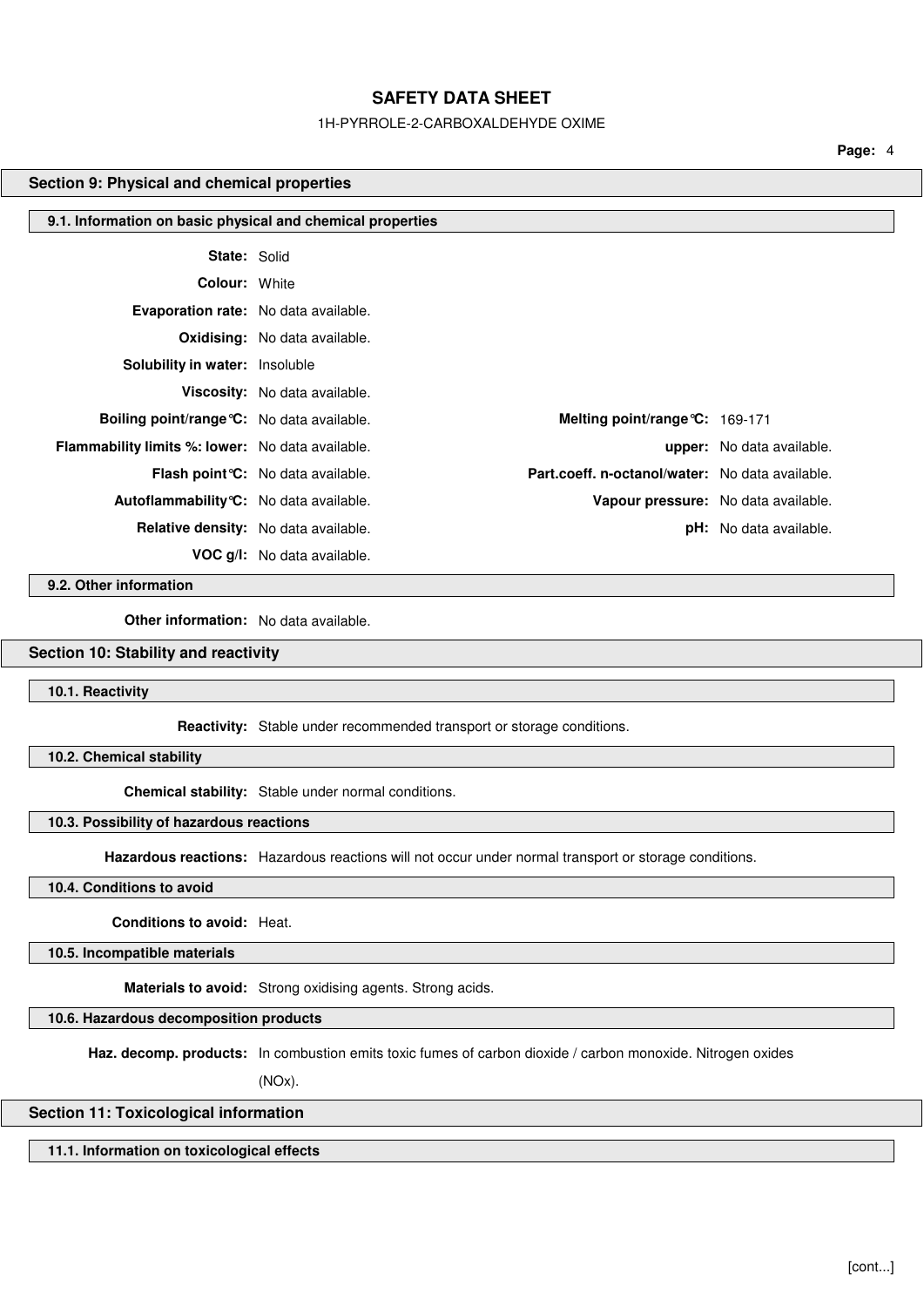## 1H-PYRROLE-2-CARBOXALDEHYDE OXIME

**Page:** 5

### **Relevant hazards for product:**

| Hazard                        | Route | Basis                 |
|-------------------------------|-------|-----------------------|
| Skin corrosion/irritation     | DRM   | Hazardous: calculated |
| Serious eye damage/irritation | OPT   | Hazardous: calculated |
| STOT-single exposure          | INH   | Hazardous: calculated |

### **Symptoms / routes of exposure**

**Skin contact:** There may be irritation and redness at the site of contact.

**Eye contact:** There may be irritation and redness. The eyes may water profusely.

**Ingestion:** There may be soreness and redness of the mouth and throat.

**Inhalation:** There may be irritation of the throat with a feeling of tightness in the chest. Exposure may

cause coughing or wheezing.

# **Section 12: Ecological information**

**12.1. Toxicity**

**Ecotoxicity values:** No data available.

**12.2. Persistence and degradability**

**Persistence and degradability:** No data available.

**12.3. Bioaccumulative potential**

**Bioaccumulative potential:** No data available.

**12.4. Mobility in soil**

**Mobility:** No data available.

# **12.5. Results of PBT and vPvB assessment**

**PBT identification:** This product is not identified as a PBT/vPvB substance.

**12.6. Other adverse effects**

**Other adverse effects:** No data available.

**Section 13: Disposal considerations**

**13.1. Waste treatment methods**

| <b>Disposal operations:</b> Transfer to a suitable container and arrange for collection by specialised disposal     |
|---------------------------------------------------------------------------------------------------------------------|
| company. MATERIAL SHOULD BE DISPOSED OF IN ACCORDANCE WITH LOCAL,                                                   |
| STATE AND FEDERAL REGULATIONS                                                                                       |
| <b>Disposal of packaging:</b> Dispose of as special waste in compliance with local and national regulations Observe |
| all federal, state and local environmental regulations.                                                             |
| <b>NB:</b> The user's attention is drawn to the possible existence of regional or national                          |
| regulations regarding disposal.                                                                                     |